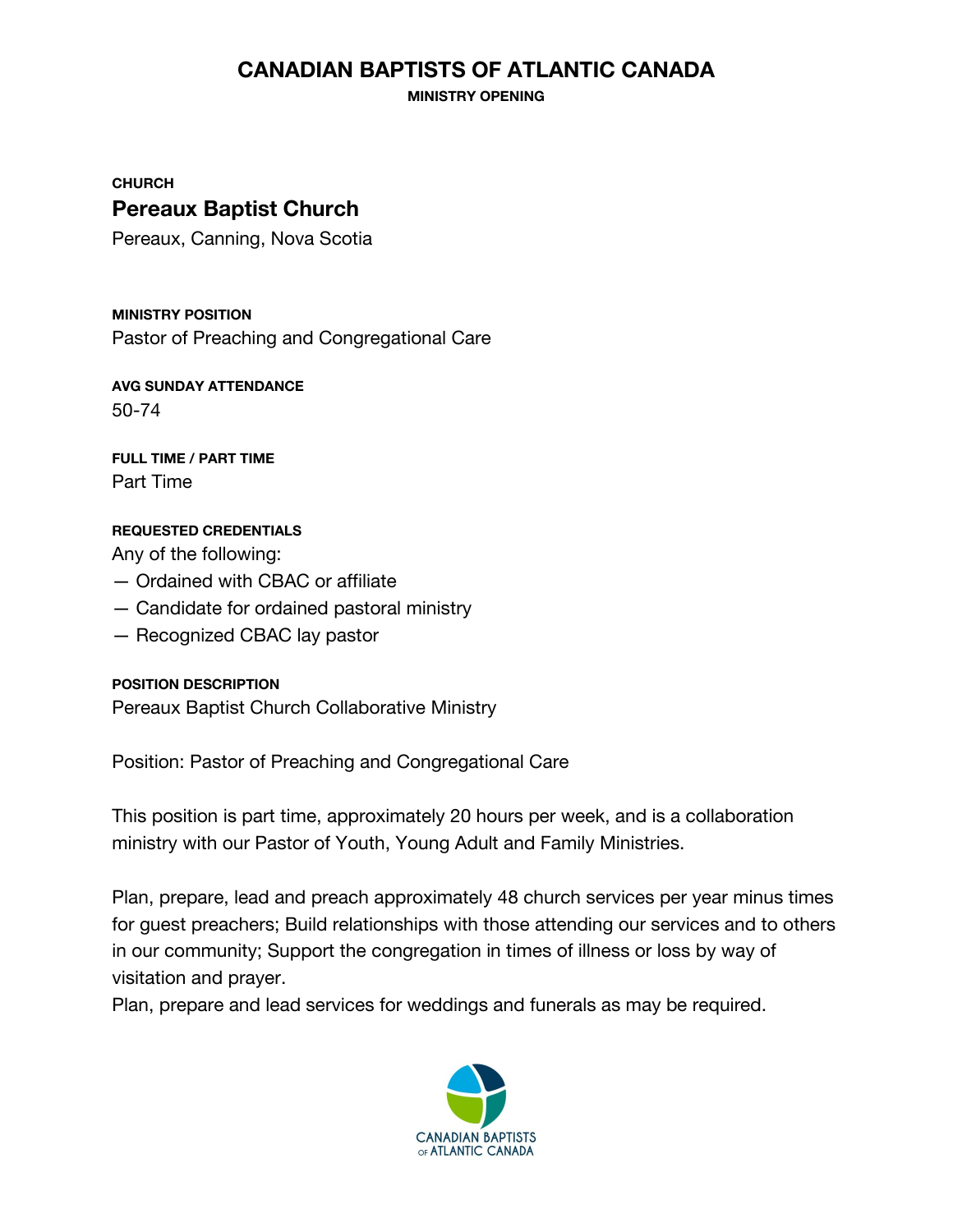# **CANADIAN BAPTISTS OF ATLANTIC CANADA**

**MINISTRY OPENING**

In collaboration with Pastor of Youth, Young Adult and Family Ministries;

Encourage and provide leadership of small group ministry.

Lead Communion and baptism services (including baptism preparation).

Work with leadership of the Church to facilitate vision and strategic planning.

Regularly assess ministry programs to ensure effectiveness

Meet at least once per week with the co-pastor to ensure effective and timely communication.

Connect and participate with the greater Christian body such as CBAC, Oasis, Canning Area Inter-Church Council.

Develop capacity to engage young people and members of the community

Accountabilities each co-pastor;

Accountable to the Board of Deacons to attend the monthly meeting of the Board of Deacons with a report of the prior month's ministry and for any ideas for improving outreach and ministry.

Required to take one full day off per week and to take adequate vacation time (4 weeks/year) for renewal, rest and family relationships.

Committed to continue to strengthen their calling through study by reading, conferences, etc.

**CLOSING:**  Until the position is filled **SEND RESUME / CV TO:**  pereauxbaptist@gmail.com